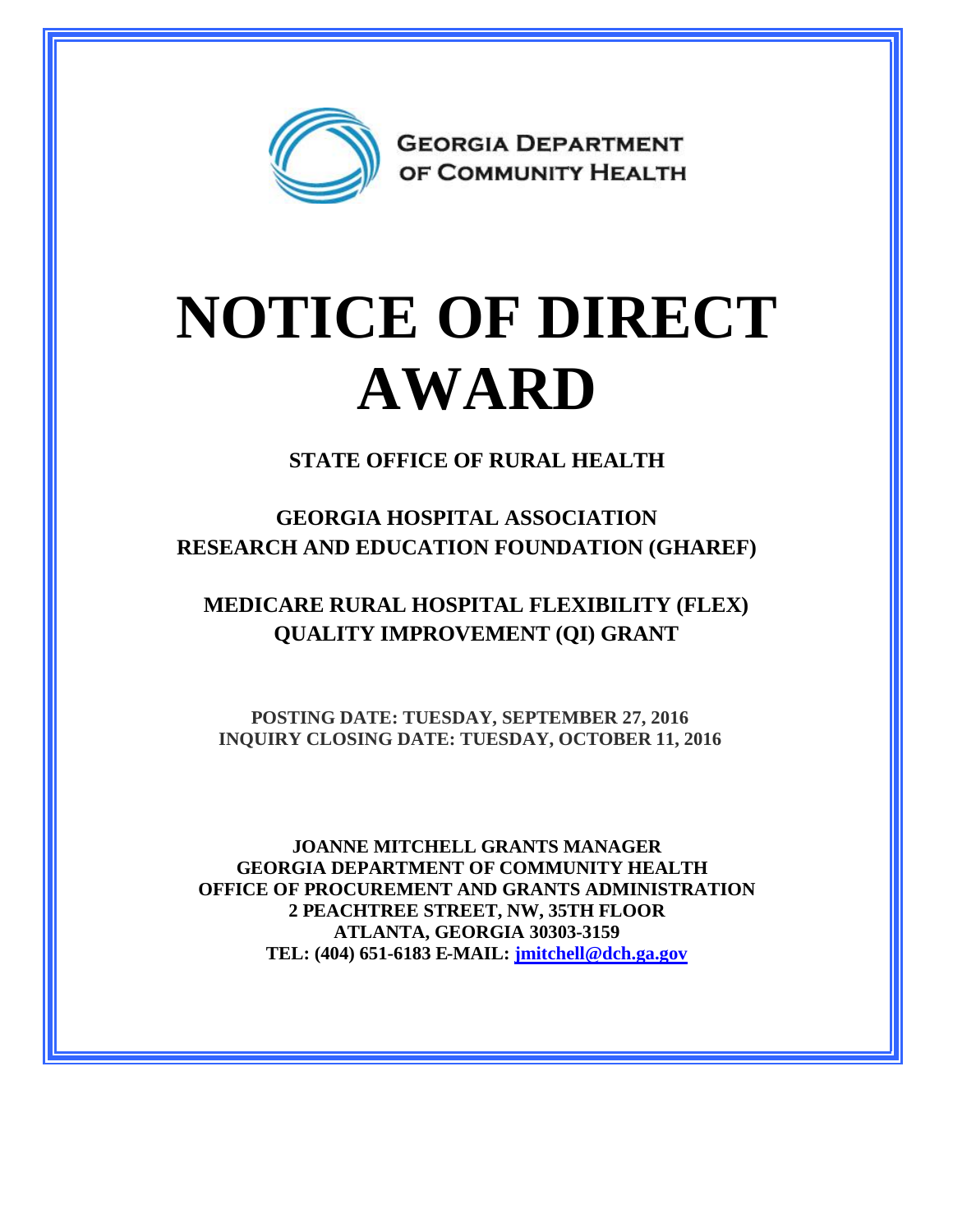## **DIRECT AWARD JUSTIFICATION**

## **MEDICARE RURAL HOSPITAL FLEXIBILITY (FLEX) QUALITY IMPROVEMENT (QI) GRANT GEORGIA HOSPITAL ASSOCIATION RESEARCH AND EDUCATION FOUNDATION (GHAREF)**

| <b>AGENCY</b><br><b>BACKGROUND</b> | The Georgia Department of Community Health (DCH) was created in 1999 by Senate Bill 241 and has the<br>responsibility for insuring over two million people in the State of Georgia, maximizing the State's health<br>care purchasing power, coordinating health planning for State agencies and proposing cost-effective<br>solutions for reducing the number of uninsured. Within DCH, the State Office of Rural Health (SORH)<br>serves Georgians by improving access to health care in rural and underserved areas to improve health status<br>and reduce health disparities.                                                                                                                                                                                                                                                                                                                                                                                                                                                                                                  |
|------------------------------------|-----------------------------------------------------------------------------------------------------------------------------------------------------------------------------------------------------------------------------------------------------------------------------------------------------------------------------------------------------------------------------------------------------------------------------------------------------------------------------------------------------------------------------------------------------------------------------------------------------------------------------------------------------------------------------------------------------------------------------------------------------------------------------------------------------------------------------------------------------------------------------------------------------------------------------------------------------------------------------------------------------------------------------------------------------------------------------------|
| <b>PROGRAM</b><br><b>OVERVIEW</b>  | The Department of Community Health, State Office of Rural Health works to improve access to health care<br>in rural and underserved areas and to reduce health status disparities. SORH provides funding for<br>institutional framework that links small rural communities with State $\&$ Federal resources to help develop<br>long-term solutions to rural health problems.<br>The primary objectives include the following:<br>Empower communities to strengthen and maintain the best possible health care using existing<br>resources;<br>Provide up-to-date health systems information and technical assistance;<br>Build strong partnerships to meet local and regional needs;<br>Provide incentives to local areas to implement integrated service delivery systems; and<br>Be the single point of contact for all regional issues related to heath care.<br>The purpose of the Georgia Medicare Rural Hospital Flexibility (Flex) Quality Improvement (QI) Grant<br>program, referred to as the Medicare Beneficiary Quality Improvement Project (MBQIP), is to focus on |
|                                    | work to improve the quality of health care provided by critical access hospitals (CAHs). MBQIP<br>activities are focused on four different quality domains; Patient Safety, Patient Engagement, Care<br>Transitions, and Outpatient Care. Building and maintaining the participation of all CAHs in MBQIP<br>through these sets of quality measurement and reporting activities are required. The Program<br>additionally provides education and training, access to the Patient Safety Culture Survey tool,<br>comparison data for benchmarking, and technical assistance for data collection and reporting to the<br>Centers for Medicare and Medicaid Services (CMS) Hospital Compare website. In consideration for the<br>compensation identified herein, GRANTEE will participate as the sub-recipient and financial agent for<br>the Flex QI Program.                                                                                                                                                                                                                       |